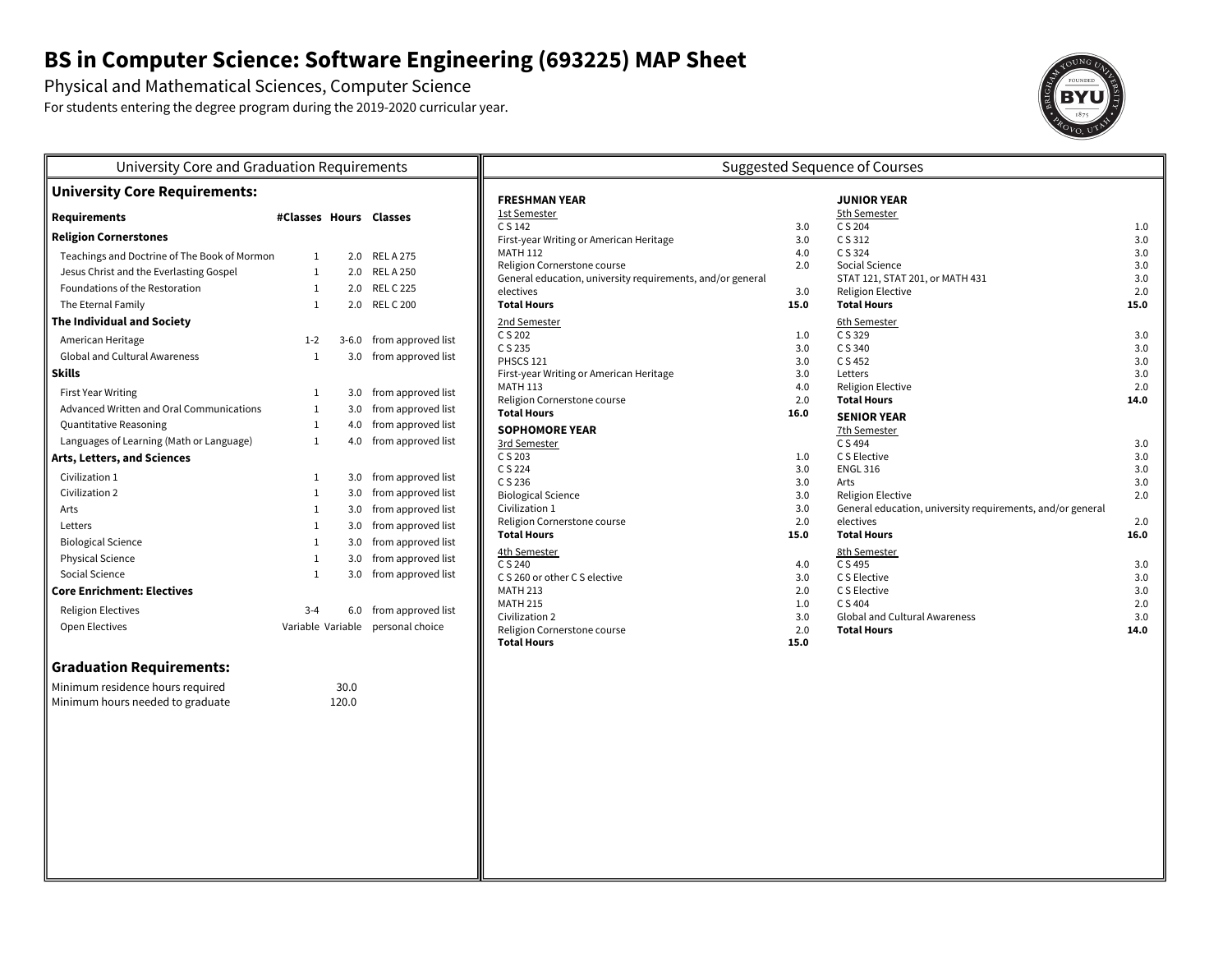### **BS in Computer Science: Software Engineering (693225) 2019-2020 Program Requirements (74 - 76 Credit Hours)**

| Grades below C- are not allowed in major courses.                                  |            | <b>OPTION 5.2</b> Complete 2 courses                                          |
|------------------------------------------------------------------------------------|------------|-------------------------------------------------------------------------------|
| <b>REQUIREMENT 1</b> Complete 14 courses                                           |            | MATH 213 - Elementary Linear Al                                               |
| <b>CORE COURSES:</b>                                                               |            | MATH 215 - Computational Linea                                                |
| C S 142 - Introduction to Computer Programming                                     | 3.0        |                                                                               |
| C S 202 - Software Engineering Lab 1                                               | 1.0        | <b>REQUIREMENT 6</b> Complete 1 course<br>STAT 121 - Principles of Statistics |
| C S 203 - Software Engineering Lab 2                                               | 1.0        | STAT 201 - Statistics for Engineers a                                         |
| C S 204 - Software Engineering Lab 3                                               | 1.0        |                                                                               |
| C S 224 - Introduction to Computer Systems                                         | 3.0<br>3.0 | <b>REQUIREMENT 7</b> Complete 2 course                                        |
| C S 235 - Data Structures and Algorithms<br>C S 236 - Discrete Structures          | 3.0        | C S 260 - Web Programming                                                     |
|                                                                                    | 4.0        | C S 330 - Concepts of Programming                                             |
| C S 240 - Advanced Programming Concepts<br>C S 312 - Algorithm Design and Analysis | 3.0        | C S 345 - Operating Systems Design                                            |
| C S 324 - Systems Programming                                                      | 3.0        | C S 356 - Designing the User Experie                                          |
| C S 329 - Testing, Analysis, and Verification                                      | 3.0        | C S 453 - Fundamentals of Informat                                            |
| C S 340 - Software Design and Testing                                              | 3.0        | C S 456 - Introduction to User Interf                                         |
| C S 404 - Ethics and Computers in Society                                          | 2.0        | C S 460 - Computer Communication                                              |
| C S 452 - Database Modeling Concepts                                               | 3.0        | C S 462 - Large-Scale Distributed Sy                                          |
|                                                                                    |            | C S 465 - Computer Security                                                   |
| Note: A student may only take CS 494 and 495 or take CS 480 and 481.               |            | C S 486 - Verification and Validation                                         |
| <b>REQUIREMENT 2</b> Complete 1 option                                             |            | REQUIREMENT 8 Complete 2 course                                               |
| <b>OPTION 2.1</b> Complete 1 course                                                |            | <b>COURSES WILL NOT DOUBLE COUN</b>                                           |
| C S 494 - Capstone 1                                                               | 3.0        | <b>REQUIREMENT 5.</b>                                                         |
| <b>OPTION 2.2</b> Complete 1 course                                                |            | C S 252 - Introduction to Computati                                           |
| C S 480 - (Not currently offered)                                                  |            | C S 260 - Web Programming                                                     |
|                                                                                    |            | C S 330 - Concepts of Programming                                             |
| <b>REQUIREMENT 3</b> Complete 1 option                                             |            | C S 345 - Operating Systems Design                                            |
| <b>OPTION 3.1</b> Complete 1 course                                                |            | C S 355 - Interactive Graphics and In                                         |
| C S 495 - Capstone 2                                                               | 3.0        | C S 356 - Designing the User Experie                                          |
| <b>OPTION 3.2</b> Complete 1 course                                                |            | C S 401R - Topics in Computer Scier                                           |
| C S 481 - (Not currently offered)                                                  |            | You may take up to 3 credit hours.                                            |
|                                                                                    |            | C S 405 - Creating and Managing a S                                           |
| Note: Students should complete the sections of C S 494 and 495 designated          |            | C S 412 - Linear Programming and 0<br>C S 418 - Bioinformatics                |
| for the Software Engineering emphasis.                                             |            |                                                                               |
| <b>REQUIREMENT 4 Complete 4 courses</b>                                            |            | C S 450 - Computer Vision<br>C S 453 - Fundamentals of Informat               |
| <b>SUPPORTING COURSES:</b>                                                         |            | C S 455 - Computer Graphics                                                   |
| <b>ENGL 316 - Technical Communication</b>                                          | 3.0        | C S 456 - Introduction to User Interf                                         |
| MATH 112 - Calculus 1                                                              | 4.0        | C S 460 - Computer Communication                                              |
| MATH 113 - Calculus 2                                                              | 4.0        | C S 462 - Large-Scale Distributed Sy                                          |
| PHSCS 121 - Introduction to Newtonian Mechanics                                    | 3.0        | C S 465 - Computer Security                                                   |
|                                                                                    |            | C S 470 - Introduction to Artificial In                                       |
| <b>REQUIREMENT 5</b> Complete 1 option                                             |            | C S 472 - Introduction to Machine Le                                          |
| <b>OPTION 5.1</b> Complete 1 course                                                |            |                                                                               |
| MATH 313 - (Not currently offered)                                                 |            |                                                                               |
|                                                                                    |            |                                                                               |
|                                                                                    |            |                                                                               |
|                                                                                    |            |                                                                               |
|                                                                                    |            |                                                                               |
|                                                                                    |            |                                                                               |

| MATH 213 - Elementary Linear Algebra                                              | 2.0              |
|-----------------------------------------------------------------------------------|------------------|
| MATH 215 - Computational Linear Algebra                                           | 1.0              |
| <b>REQUIREMENT 6</b> Complete 1 course                                            |                  |
| STAT 121 - Principles of Statistics                                               | 3.0              |
| STAT 201 - Statistics for Engineers and Scientists                                | 3.0              |
|                                                                                   |                  |
| <b>REQUIREMENT 7</b> Complete 2 courses                                           |                  |
| C S 260 - Web Programming                                                         | 3.0<br>3.0       |
| C S 330 - Concepts of Programming Languages<br>C S 345 - Operating Systems Design | 3.0              |
| C S 356 - Designing the User Experience                                           | 3.0              |
| C S 453 - Fundamentals of Information Retrieval                                   | 3.0              |
| C.S.456 - Introduction to User Interface Software                                 | 3.0              |
| C S 460 - Computer Communications and Networking                                  | 3.0              |
| C S 462 - Large-Scale Distributed System Design                                   | 3.0              |
| C S 465 - Computer Security                                                       | 3.0              |
| C.S.486 - Verification and Validation                                             | 3.0              |
| <b>REQUIREMENT 8</b> Complete 2 courses                                           |                  |
| COURSES WILL NOT DOUBLE COUNT BETWEEN REQUIREMENT 4 AND                           |                  |
| <b>REQUIREMENT 5.</b>                                                             |                  |
| C S 252 - Introduction to Computational Theory                                    | 3.0              |
| C S 260 - Web Programming                                                         | 3.0              |
| C S 330 - Concepts of Programming Languages                                       | 3.0              |
| C S 345 - Operating Systems Design                                                | 3.0              |
| C S 355 - Interactive Graphics and Image Processing                               | 3.0              |
| C S 356 - Designing the User Experience                                           | 3.0              |
| C S 401R - Topics in Computer Science                                             | 3.0 <sub>V</sub> |
| You may take up to 3 credit hours.                                                |                  |
| C S 405 - Creating and Managing a Software Business                               | 3.0              |
| C S 412 - Linear Programming and Convex Optimization                              | 3.0              |
| C S 418 - Bioinformatics                                                          | 3.0              |
| C S 450 - Computer Vision                                                         | 3.0              |
| C S 453 - Fundamentals of Information Retrieval                                   | 3.0              |
| C S 455 - Computer Graphics                                                       | 3.0              |
| C S 456 - Introduction to User Interface Software                                 | 3.0              |
| C S 460 - Computer Communications and Networking                                  | 3.0              |
| C S 462 - Large-Scale Distributed System Design                                   | 3.0              |
| C S 465 - Computer Security                                                       | 3.0              |
| C S 470 - Introduction to Artificial Intelligence                                 | 3.0              |
| C S 472 - Introduction to Machine Learning                                        | 3.0              |
|                                                                                   |                  |
|                                                                                   |                  |

| C S 474 - Introduction to Deep Learning                                                                                                                                                                                                                                    | 3.0              |  |  |
|----------------------------------------------------------------------------------------------------------------------------------------------------------------------------------------------------------------------------------------------------------------------------|------------------|--|--|
| C S 486 - Verification and Validation                                                                                                                                                                                                                                      |                  |  |  |
| C S 493R - Computing Competitions                                                                                                                                                                                                                                          | 3.0              |  |  |
| You may take up to 3 credit hours.                                                                                                                                                                                                                                         |                  |  |  |
| C S 497R - Undergraduate Research                                                                                                                                                                                                                                          | 3.0              |  |  |
| You may take up to 6 credit hours.                                                                                                                                                                                                                                         |                  |  |  |
| C S 498R - Undergraduate Special Projects                                                                                                                                                                                                                                  | 3.0v             |  |  |
| You may take up to 3 credit hours.                                                                                                                                                                                                                                         |                  |  |  |
| C S 501R - Advanced Topics in Computer Science                                                                                                                                                                                                                             | 3.0 <sub>V</sub> |  |  |
| You may take up to 3 credit hours.                                                                                                                                                                                                                                         |                  |  |  |
| C S 513 - Robust Control                                                                                                                                                                                                                                                   | 3.0              |  |  |
| EC EN 424 - Computer Systems                                                                                                                                                                                                                                               | 4.0              |  |  |
| EC EN 425 - Real-Time Operating Systems                                                                                                                                                                                                                                    | 4.0              |  |  |
| IT&C 567 - Cybersecurity and Penetration Testing                                                                                                                                                                                                                           | 3.0              |  |  |
| MATH 411 - Numerical Methods                                                                                                                                                                                                                                               | 3.0              |  |  |
| MATH 431 - Probability Theory                                                                                                                                                                                                                                              | 3.0              |  |  |
| MATH 485 - Mathematical Cryptography                                                                                                                                                                                                                                       | 3.0              |  |  |
| Note: If C S 493R, C S 498R, or C S 501R is chosen, it must be taken for 3                                                                                                                                                                                                 |                  |  |  |
| credit hours.                                                                                                                                                                                                                                                              |                  |  |  |
| <b>REQUIREMENT 9</b><br>Complete Senior Exit interview with the C S department during last semester<br>or term.<br>Note: Math 112, Math 113, Phscs 121, Engl 316, and C S 312 can be used to fill<br>both General Education and program requirements. Advanced Writing and |                  |  |  |
| Oral Communication: Engl 316. Quantitative Reasoning: Math 112 or 113.                                                                                                                                                                                                     |                  |  |  |
| Languages of Learning: Math 112 or 113. Physical Science: C S 312 or Phscs                                                                                                                                                                                                 |                  |  |  |
| 121.                                                                                                                                                                                                                                                                       |                  |  |  |
|                                                                                                                                                                                                                                                                            |                  |  |  |
| <b>MAP DISCLAIMER</b>                                                                                                                                                                                                                                                      |                  |  |  |
| While every reasonable effort is made to ensure accuracy, there<br>are some student populations that could have exceptions to<br>listed requirements. Please refer to the university catalog and<br>your college advisement center/department for complete<br>guidelines.  |                  |  |  |
| <b>DEPARTMENT INFORMATION</b>                                                                                                                                                                                                                                              |                  |  |  |
| <b>Computer Science Department</b><br><b>Brigham Young University</b>                                                                                                                                                                                                      |                  |  |  |

- 3361 Talmage Building
- Provo, UT 84602